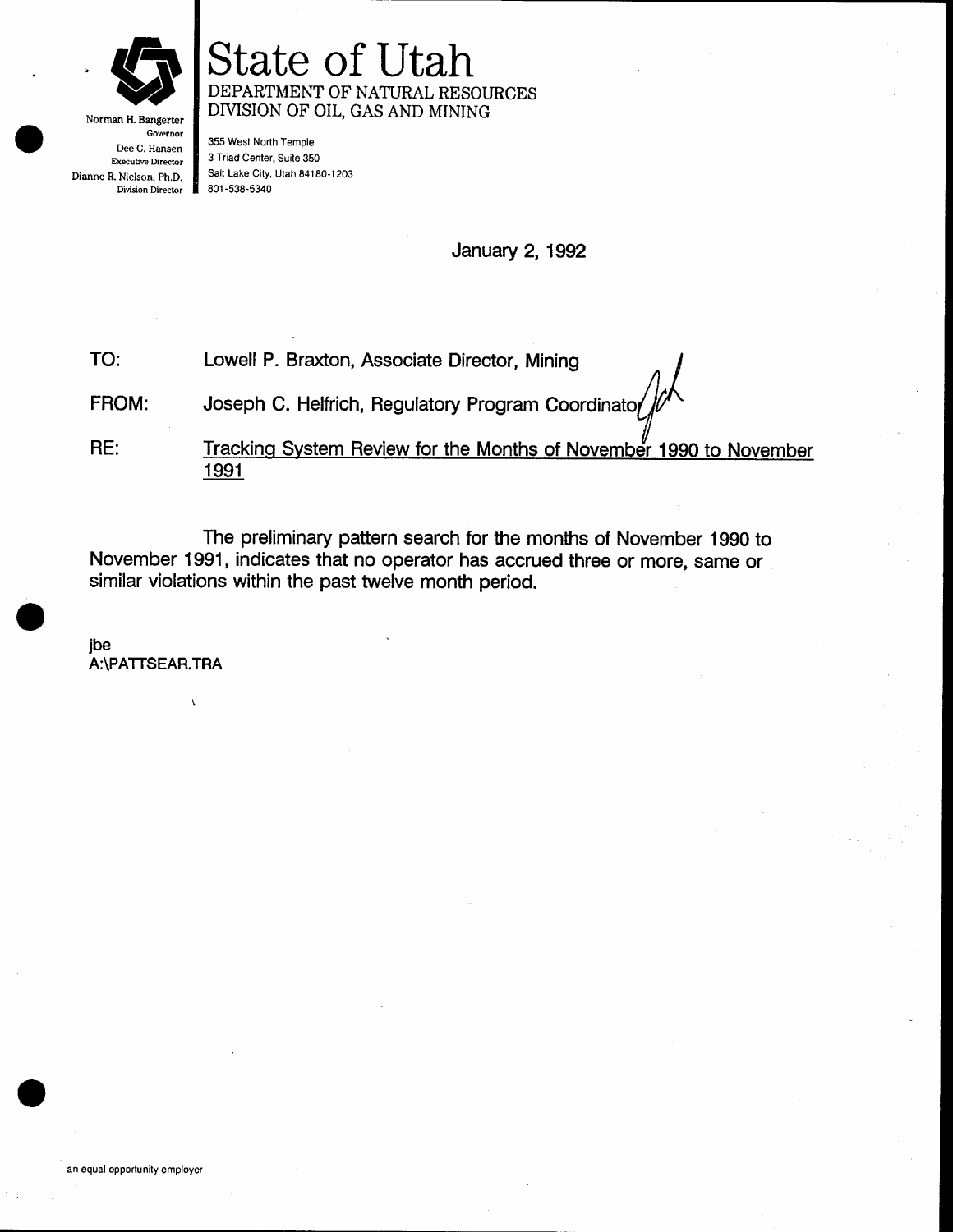Toe Nelfred

page 1

 $1/14/91$ 

POSSIBLE PATTERN OF VIOLATIONS FOR ACT-007-004 - CASTLE GATE CEAL CO.  $11/10/90 - 11/10/91$ 

**ESSMENT** NOV/CO# ISSUED DATE VIOLATION TYPE Other- Petuse maps NOV N91-18-1-1  $1/1$ 06/28/91 L TP. esciet NOV N91-28-2-1  $1/1$ 07/05/91 Other 21/5/00 OFDER T. of References  $CO$   $C91-38-1-1$  $1/1$ 10/10/91 L SOPPOMPSOther MAD0-18-2-NOV N91-39-10-1 Other 2/225/0N X-see  $1/1$ 10/17/91 L **米 NOV N91-38-3-1** Other NON-CUALWA  $1/1$ 10/31/91 M aiting; co 4 ca-38-1-1 à =14 040-18-1-1 aitien à not, in the 12 month period but the co represents an autotanding enf. action during the referred period. we were an autotanding end action be inducted in the pathom resolution of 19/9/9/ I dentify operator operator I don't by next steps with respect to the patterns policy, etc. They CAL18-1-1-FTA NA1-18-1-1-Refuse PATT 11/15 CQ1-38-1-1-FTA N Q0-18-2-1-SE8 AMDS N-91-38-3-1-NON-COAL WAST

2:00 pm -

 $-001 - 002 -$ + ANGUSTAROM + DIR - BLACKHANK  $-089055-$ 089120  $551 -$  FX 202 208 6108-- OFT. UPDATE -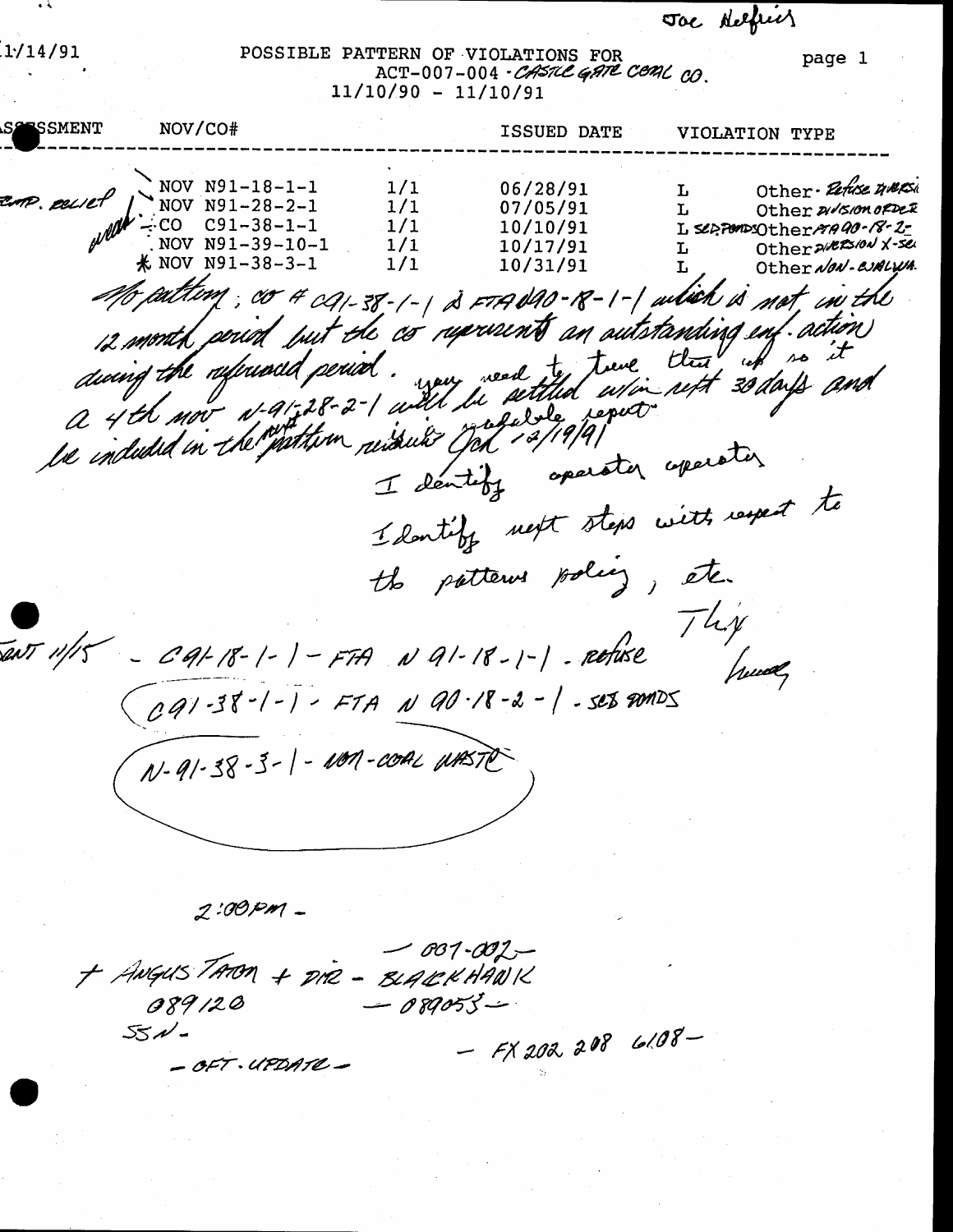$1/14/91$  $\frac{1}{2}$  ,  $\frac{1}{2}$ 

 $\bar{\mathbf{X}}$ 

 $\overline{\cdot}$ 

## POSSIBLE PATTERN OF VIOLATIONS FOR<br>ACT-007-007<br>11/10/90 - 11/10/91

| <b>SSESSMENT</b> | NOV/CO#                                                                                                                                                                                                                    |                             | ISSUED DATE                                                                      |                            | VIOLATION TYPE                                                                                                                                       |
|------------------|----------------------------------------------------------------------------------------------------------------------------------------------------------------------------------------------------------------------------|-----------------------------|----------------------------------------------------------------------------------|----------------------------|------------------------------------------------------------------------------------------------------------------------------------------------------|
| roposed          | NOV $90 - 32 - 5 - 1$<br>NOV N91-32-2-1<br>$X91 - 2 - 244 - 3$ TV6 2/6<br>X91-2-244-3 TV6 4/6<br>X91-2-244-3 TV6 5/6<br>$x91-2-244-3$ TV6 6/6<br>$\omega$ the $\frac{1}{2}$ Nov N91-32-4-1<br>Me pathim of 3 similar nov's | $\frac{1}{1}$<br>1/1<br>1/1 | 11/21/90<br>02/22/91<br>02/25/91<br>02/25/91<br>02/25/91<br>02/25/91<br>07/25/91 | L<br>L<br>L<br>L<br>L<br>L | Other suptace Mai<br>Other petuse DRAINAGE<br>Other<br><b>Other</b><br><b>Other</b><br>Other<br>Other UNALTH MIN<br>500'400'dist<br>pua .nvt.peindth |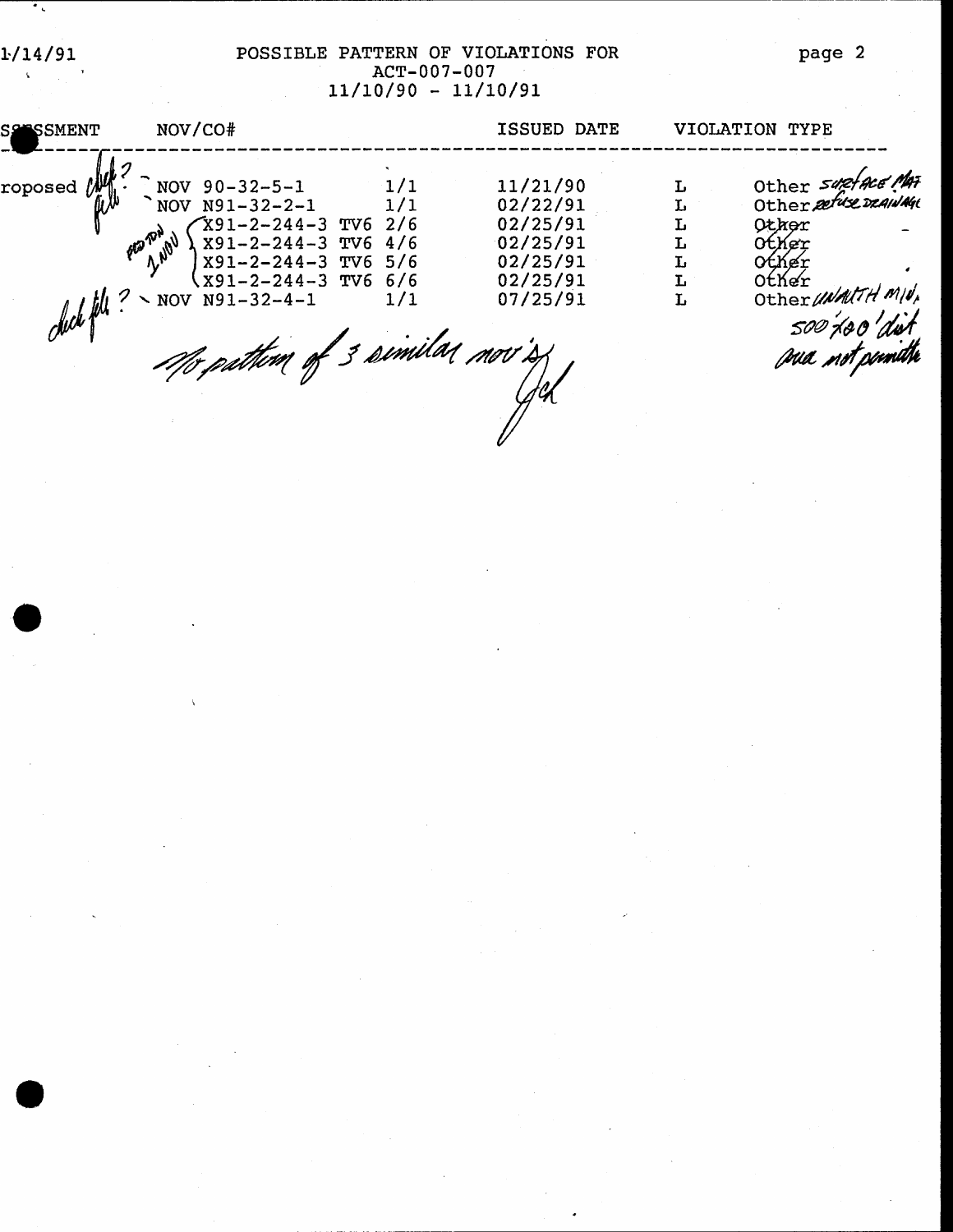$\chi$ 

 $\sim$   $\sim$ 

### POSSIBLE PATTERN OF VIOLATIONS FOR  $\text{ACT}-007-011$ <br>11/10/90 - 11/10/91

| <b>SS SSMENT</b>             | NOV/CO#                                                                                                                                                      |                                               | ISSUED DATE                                                                      | VIOLATION TYPE                                                                                                                                           |
|------------------------------|--------------------------------------------------------------------------------------------------------------------------------------------------------------|-----------------------------------------------|----------------------------------------------------------------------------------|----------------------------------------------------------------------------------------------------------------------------------------------------------|
| inal<br>inal<br>inal<br>inal | NOV $90 - 28 - 9 - 1$<br>$NOV N91-39-1-4$<br>NOV N91-39-1-4<br>NOV N91-39-1-4<br>NRBINXBAXDIDAG QUIVI<br>NOV N91-39-3-1<br>$N91 - 39 - 7 - 2$<br><b>CNOV</b> | 1/1<br>1/4<br>2/4<br>3/4<br>1/1<br>1/1<br>1/2 | 11/27/90<br>02/19/91<br>02/19/91<br>02/19/91<br>02/19/91<br>03/25/91<br>08/23/91 | Other And P. Bulletter<br>Lı.<br>Other areas on DIRIES<br>L<br>Otherpearancentration<br>Other TOL<br>L<br>Other Jon-concurso<br>{Otherskrsteucrupes<br>Ŀ |
| roposed                      | $N91 - 29 - 7 - 2$<br>aft pathem                                                                                                                             | 2/2                                           | 08/23/91                                                                         | COther <i>INCT GROSIO</i> N                                                                                                                              |

page 3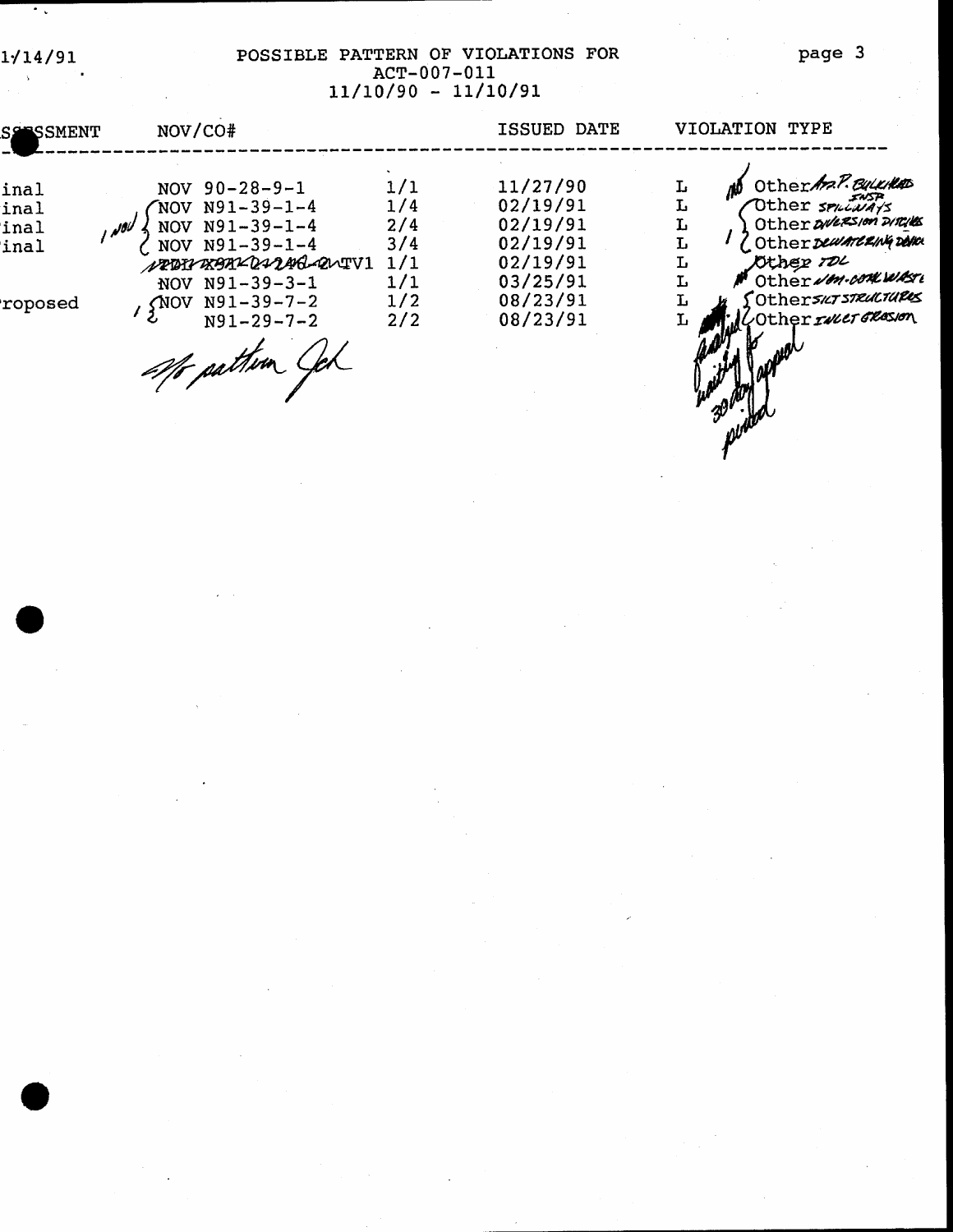# POSSIBLE PATTERN OF VIOLATIONS FOR<br>ACT-007-019<br> $11/10/90 - 11/10/91$

| <b>SSESSMENT</b> | NOV/CO#                                                              |     | ISSUED DATE                      | VIOLATION TYPE          |  |
|------------------|----------------------------------------------------------------------|-----|----------------------------------|-------------------------|--|
|                  | TDL X91-2-244-3 TV1 1/1<br>TDL X91-2-244-3 TV1 1/1<br>NOV N91-39-9-1 | 1/1 | 05/20/91<br>05/20/91<br>09/24/91 | Other<br>Other<br>Other |  |
|                  | Speathern and I now during is me period                              |     |                                  |                         |  |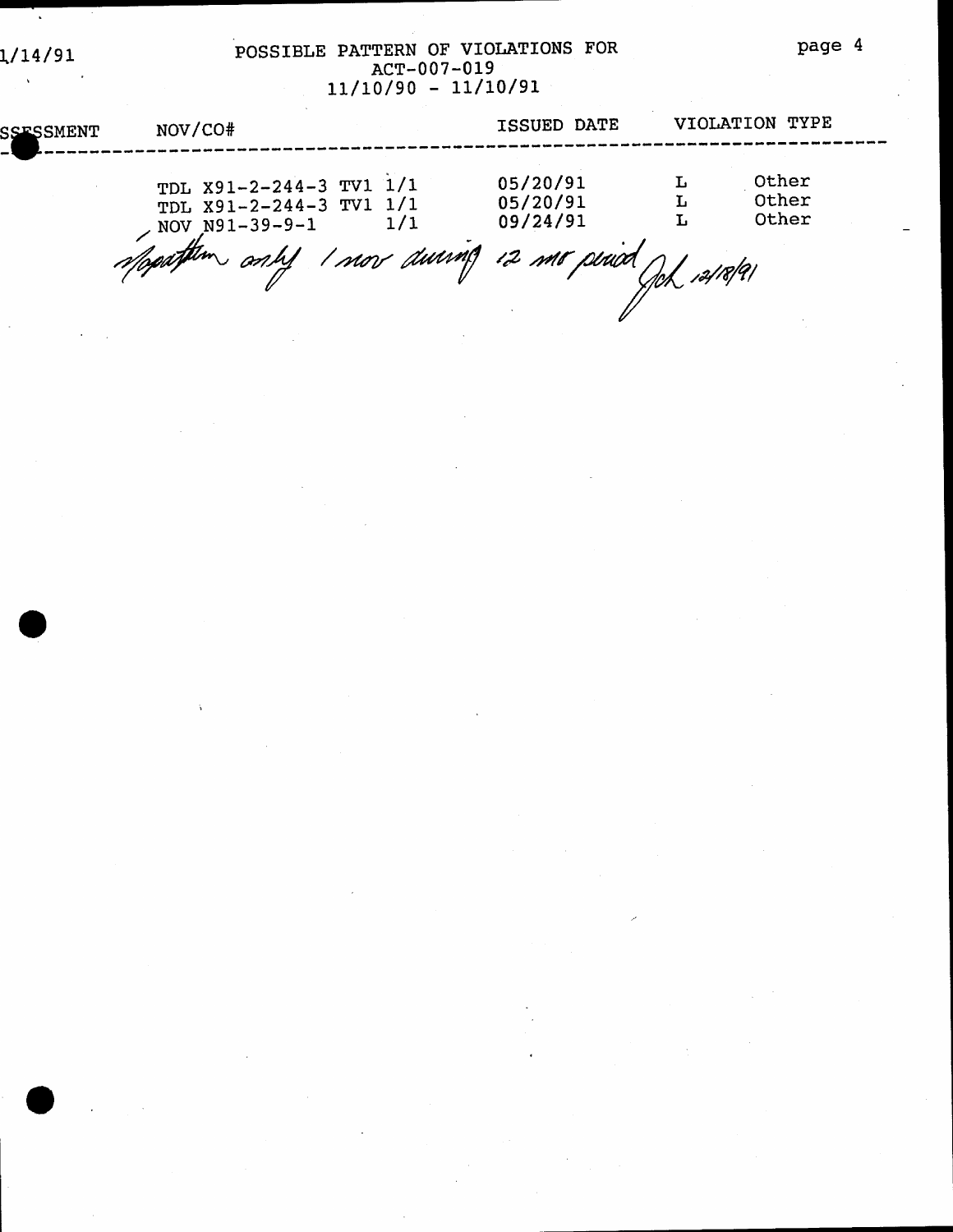1714/91

 $\bullet$ 

#### POSSIBLE PATTERN OF VIOLATIONS FOR ACT-015-018  $11/10/90 - 11/10/91$

| S SSMENT                         | NOV/CO#                                                                                                                                   | ISSUED DATE                                  |             | VIOLATION TYPE                                               |
|----------------------------------|-------------------------------------------------------------------------------------------------------------------------------------------|----------------------------------------------|-------------|--------------------------------------------------------------|
| inal<br>inal<br>appidl<br>appidl | 1/1<br>$-$ NOV 90-32-6-1<br>1/1<br>$-$ NOV N90-35-4-1<br>1/1<br>$-$ NOV N91-2-246-1 TV1<br>$-$ NOV N91-2-244-1 TV1 1/1<br>afo pattin fich | 12/03/90<br>12/19/90<br>01/29/91<br>06/26/91 | L<br>Ŀ<br>L | Other CAUSHES COLURE<br>Other/00 STRCAMASR<br>Other<br>Other |

page 5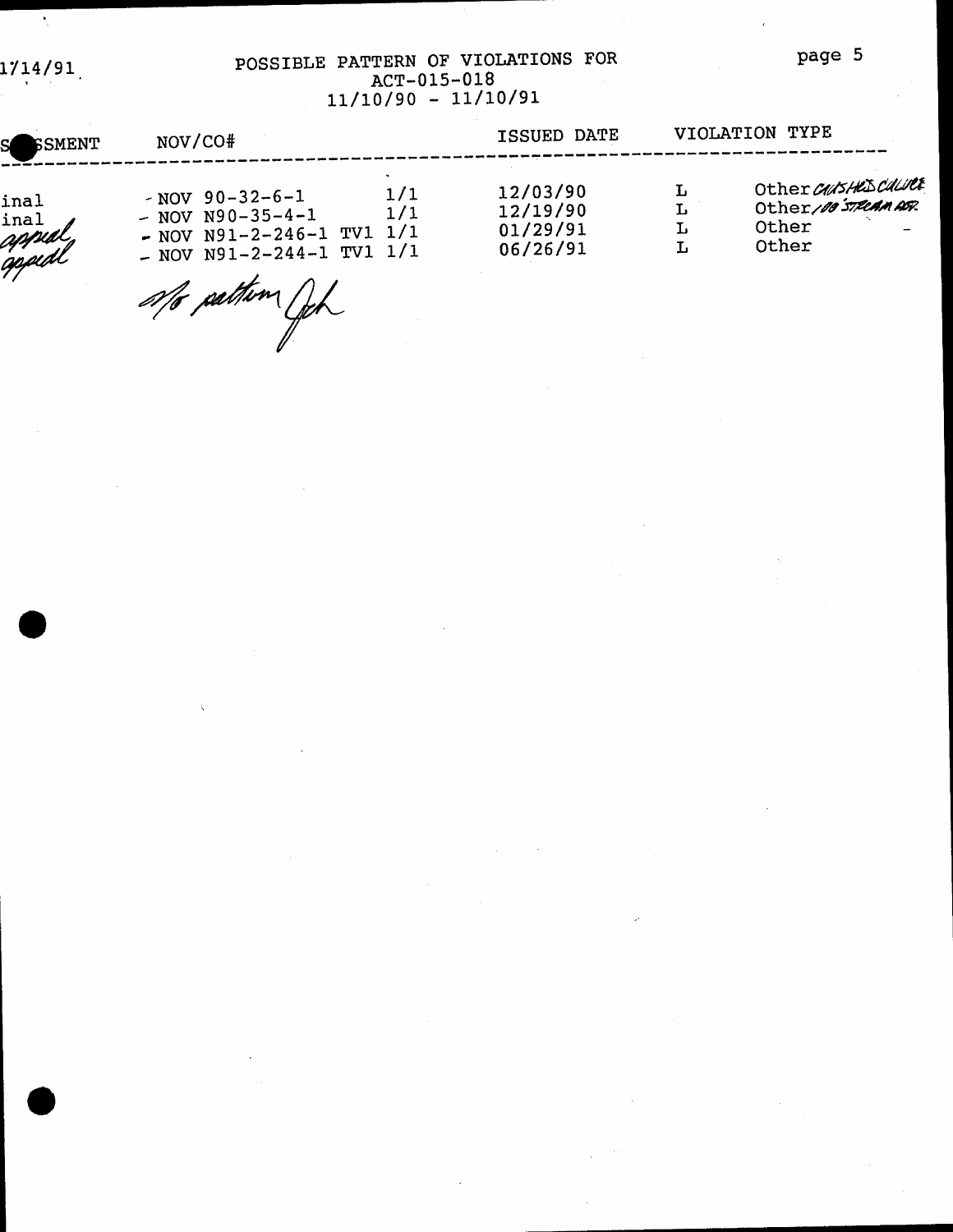#### POSSIBLE PATTERN OF VIOLATIONS FOR ACT-015-019  $11/10/90 - 11/10/91$

| <b>SSESSMENT</b> |                                                                                                                                                                             |                                                          |        |                                                            |
|------------------|-----------------------------------------------------------------------------------------------------------------------------------------------------------------------------|----------------------------------------------------------|--------|------------------------------------------------------------|
| appul            | 1/1<br>NOV N91-26-1-1<br>TOL X91-2-116-1 TV2 1/2/<br>TOL X91-2-116-4 TV2 2/2<br>1/1<br>NOV $N91-32-3-1$<br>$-$ NOV N91-2-244-2 TV1 1/1<br>Mo patten 23 same og pimila mov's | 02/28/91<br>08/07/91<br>03/07/91<br>03/28/91<br>06/26/91 | L<br>L | Other W. 2002 As Dans<br>Øther<br>∕okhét<br>Other<br>Other |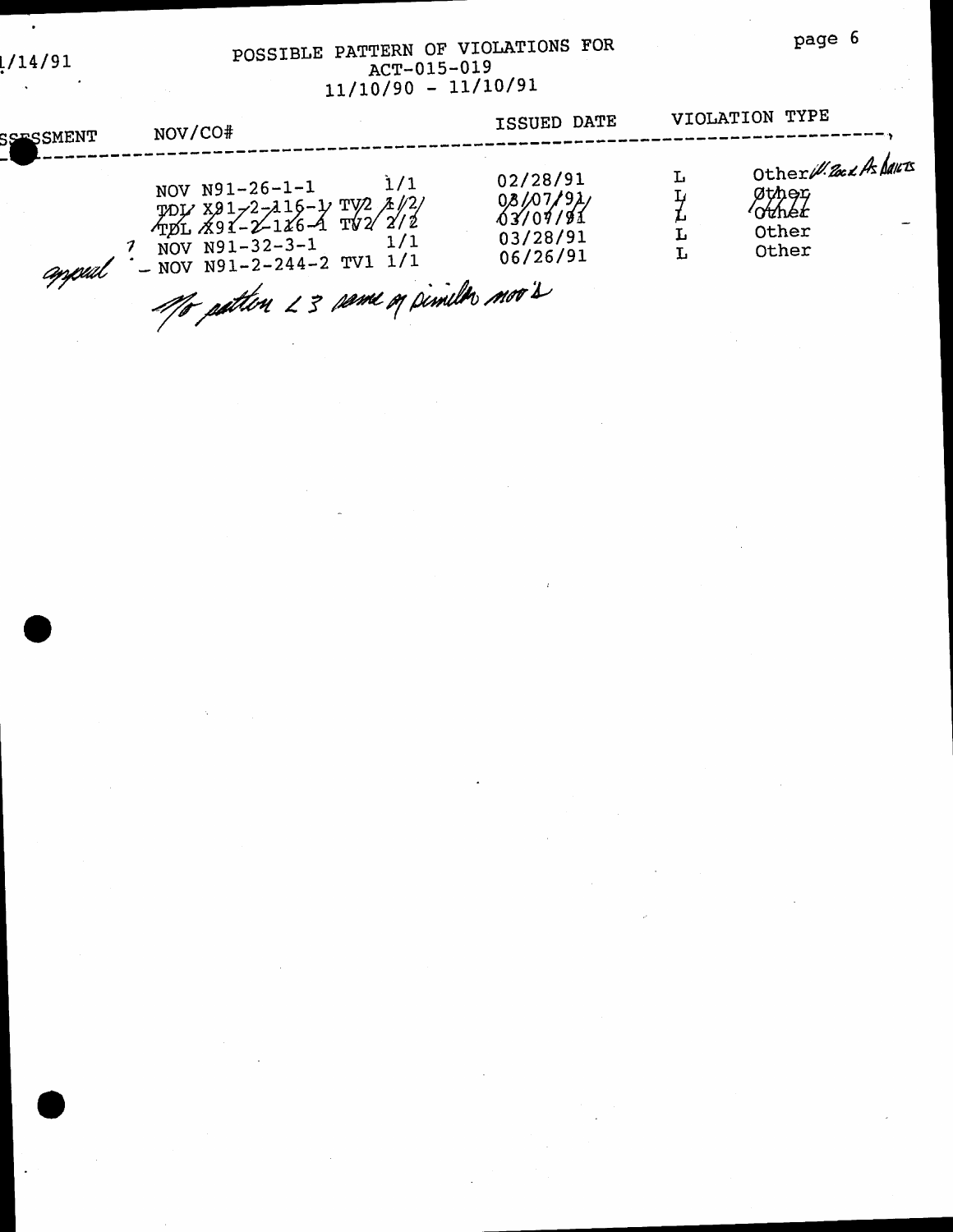#### POSSIBLE PATTERN OF VIOLATIONS FOR ACT-015-025 11/10/90 - 11/10/91

| SS SSMENT                     | NOV/CO#                                                                                                                                     |                                                                | ISSUED DATE                                                                                  | VIOLATION TYPE                       |                                                                                                                                                                                 |  |
|-------------------------------|---------------------------------------------------------------------------------------------------------------------------------------------|----------------------------------------------------------------|----------------------------------------------------------------------------------------------|--------------------------------------|---------------------------------------------------------------------------------------------------------------------------------------------------------------------------------|--|
| roposed<br>roposed<br>roposed | NOV $90-34-1-1$<br>NOV N91-35-1-1<br>NOV $N91-26-4-3$<br>NOV N91-26-5-1<br>$N91 - 20 - 1 - 1$<br>HV<br>NOV $N91-34-2-1$<br>$NOV N91-26-7-2$ | $\frac{1}{1}$<br>1/1<br>3/3<br>1/1<br>1/1<br>1/1<br>1/2<br>2/2 | 11/26/90<br>02/27/91<br>04/19/91<br>04/30/91<br>04/26/91<br>05/20/91<br>07/02/91<br>07/02/91 | Ŀ<br>Ŀ<br>L<br>L<br>Ŀ<br>L<br>Ŀ<br>L | Other Suefax MAP<br>Other WAN, COAD<br>Other order<br>Other 192 Prad-Clar<br>Otherappa.D.ORDER<br>Other DIRESION MAIN<br>Other DRAINAGE CONT.<br>Other "<br>$\boldsymbol{\eta}$ |  |
| inal                          | NOV $N91-26-7-2$                                                                                                                            |                                                                |                                                                                              |                                      |                                                                                                                                                                                 |  |

pather det. pending. at admin. livel (DRN)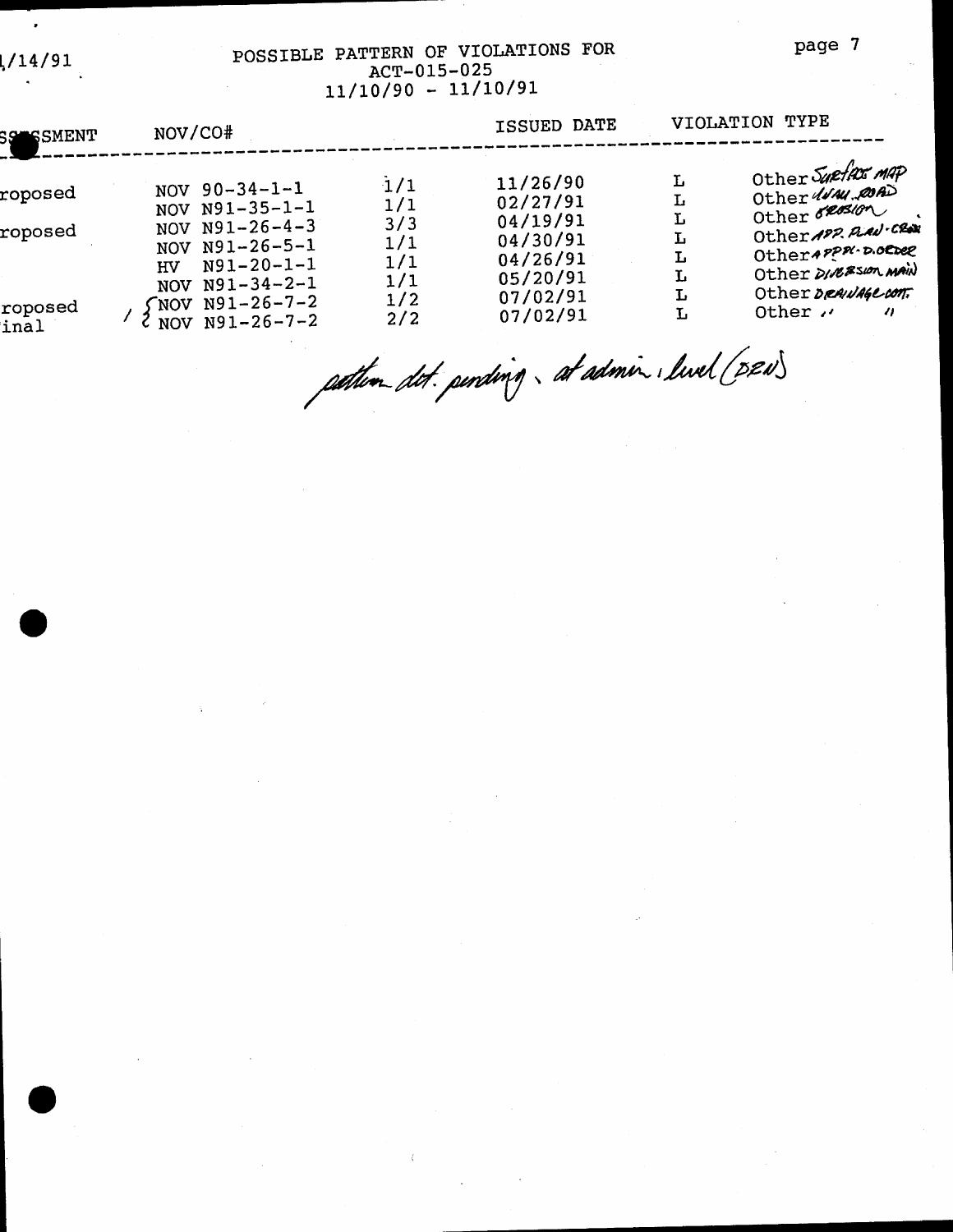page 8

1/14/91

 $\bar{\mathbf{r}}$ 

# POSSIBLE PATTERN OF VIOLATIONS FOR<br>ACT-015-032 - Gandall Campon

| <b>SSO SSMENT</b>          | NOV/CO#                                                                                                                                                                                       |                                        | ISSUED DATE                                                          |                       | VIOLATION TYPE                                                                                                   |
|----------------------------|-----------------------------------------------------------------------------------------------------------------------------------------------------------------------------------------------|----------------------------------------|----------------------------------------------------------------------|-----------------------|------------------------------------------------------------------------------------------------------------------|
| oppial<br>appial<br>yspeal | $\pi$ NOV N91-37-2-1<br>NOV N91-2-244-3 TV1<br>NOV N91-37-3-1<br>$NOV N91-15-2-3$<br>wal<br>NOV N91-15-2-3<br>NOV N91-15-2-3<br>Me patinen. essociable enf. actions under appeal Gob 12/18/91 | 1/1<br>1/1<br>1/1<br>1/3<br>2/3<br>3/3 | 03/15/91<br>06/26/91<br>10/02/91<br>11/07/91<br>11/07/91<br>11/07/91 | Ŀ<br>г<br>L<br>Ŀ<br>Ŀ | Other Air Bun. PLES<br>Other<br>Other <i>MONITORINA</i><br>Other FAN CONST.<br>Other-surf.mm.<br>Othercull. MAIN |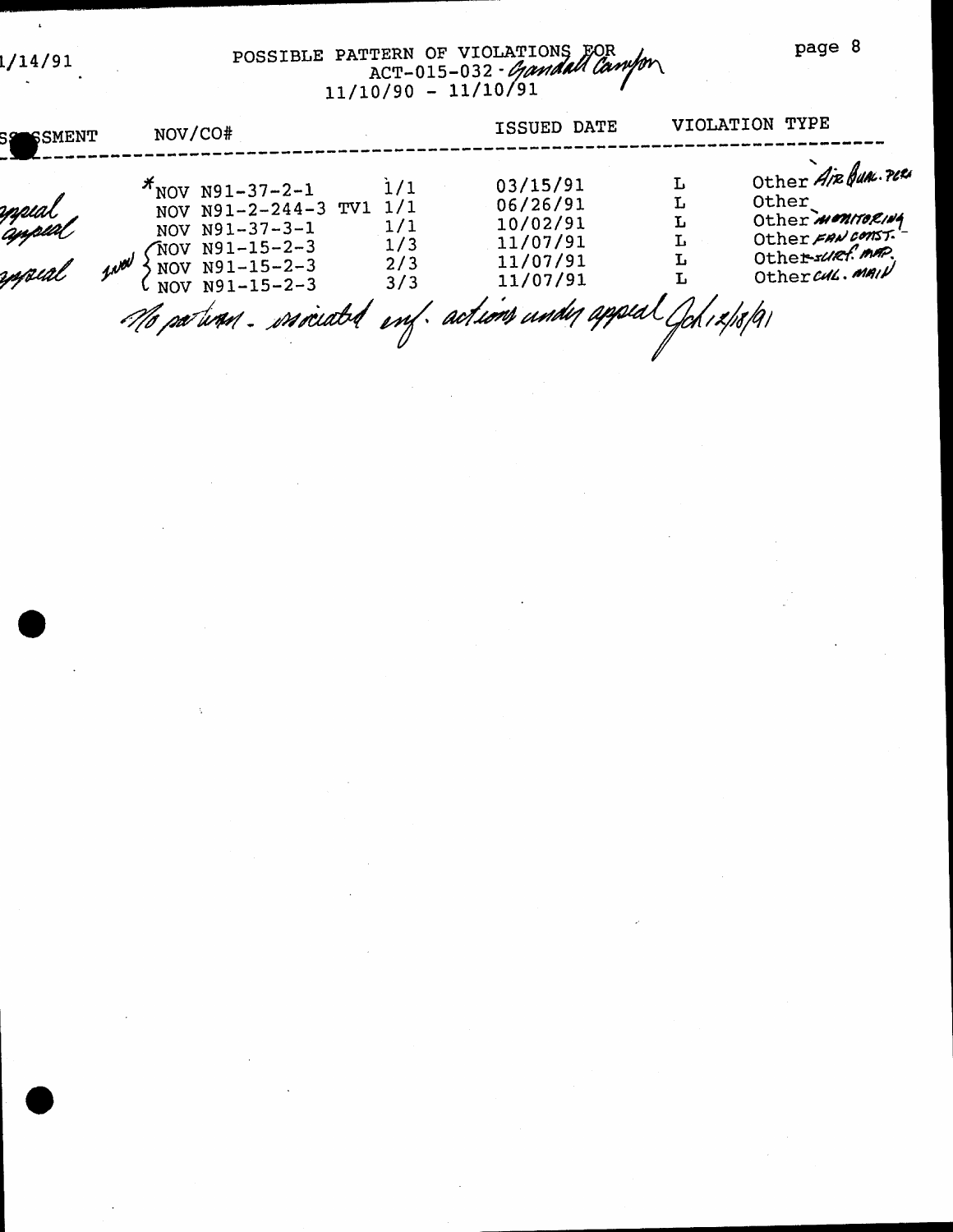$14/91$ 

 $\mathcal{L}$ 

# POSSIBLE PATTERN OF VIOLATIONS FOR<br>
INA-007-021 - 24000

| SFSSMENT | NOV/CO#                                                                                                                 |                          | ISSUED DATE                                                                            |        | VIOLATION TYPE                   |  |
|----------|-------------------------------------------------------------------------------------------------------------------------|--------------------------|----------------------------------------------------------------------------------------|--------|----------------------------------|--|
|          | putplanding il co C91-28-1-1<br>coposed didney NOV N91-39-4-2 1/2<br>roposed didney CO C91-39-1-2<br>$C91 - 39 - 1 - 2$ | 1/1<br>1/2<br>1/2<br>2/2 | 02/04/91<br>05/23/91<br>07/05/91<br>07/05/91<br>Andy alt my action univer fol 12/18/91 | L<br>L | Other<br>Other<br>Other<br>Other |  |
|          |                                                                                                                         |                          |                                                                                        |        |                                  |  |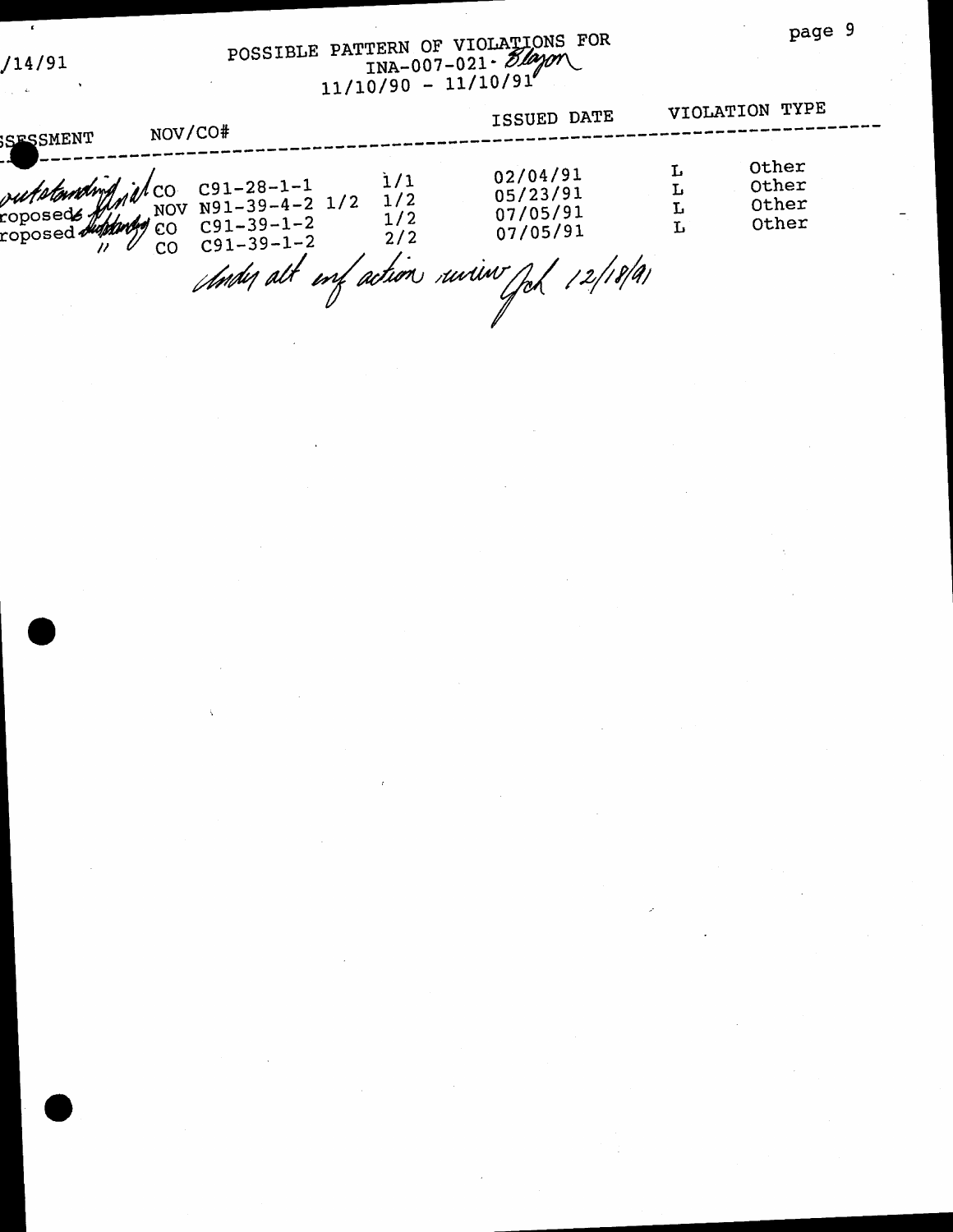### page 10

POSSIBLE PATTERN OF VIOLATIONS FOR<br>  $\frac{10A-015-021}{11/10/90}$  - 11/10/91

 $\epsilon$ 

 $/14/91$ 

|                                               | NOV/CO#                                                                    |                          | ISSUED DATE                                  | VIOLATION TYPE                                                                                                                |
|-----------------------------------------------|----------------------------------------------------------------------------|--------------------------|----------------------------------------------|-------------------------------------------------------------------------------------------------------------------------------|
| SESSMENT<br>${\ttroposed}$<br>${\tt toposed}$ | NOV $N91-26-2-1$<br>NOV N91-26-3-1<br>NOV $N91-32-5-2$<br>NOV $N91-32-5-2$ | 1/1<br>1/1<br>1/2<br>2/2 | 03/27/91<br>04/02/91<br>08/21/91<br>08/21/91 | upum.<br>XOther Mauna<br>Other records,<br>- rother Maindrica<br>u<br>$\overline{\mathcal{U}}$<br>TOther<br>L<br><b>Malil</b> |